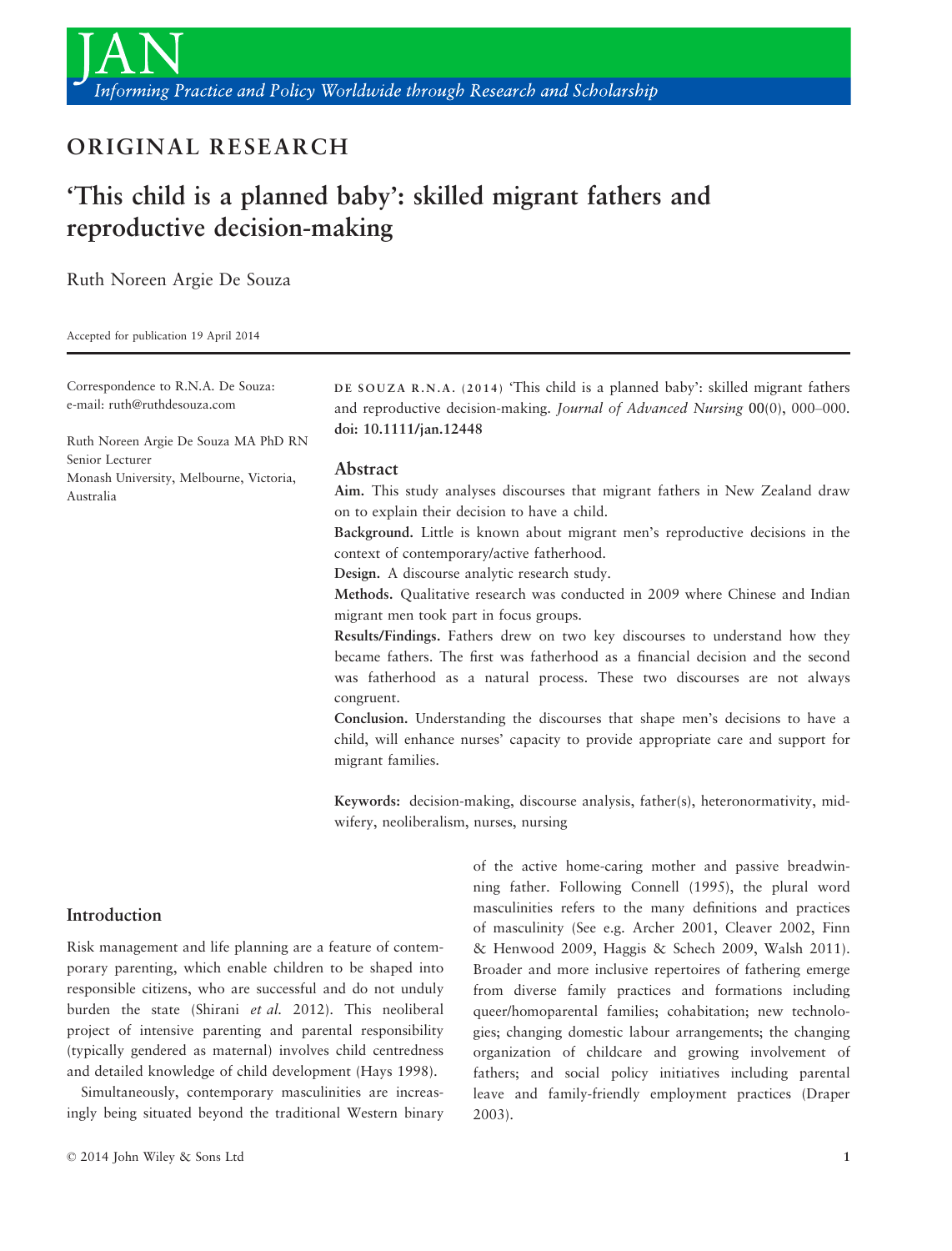#### Why is this research or review needed?

- Societal change is ushering in new forms of masculinity and participatory fathering.
- Fathers' integration of breadwinning and active fathering roles has not been matched by responsive services, a tension multiplied for migrant fathers.
- Understanding how migrant fathers negotiate reproductive decision-making can assist in improving services for all families, but especially this under-served group.

#### What are the key findings?

- Migrant men's fatherhood decisions are shaped by broader institutional structures and societal norms.
- The discourse of fatherhood as a financial calculation constructs fathers as having the capacity to economically provide for their families.
- The discourse of fatherhood as natural process constructs fatherhood as an inevitable stage of the heterosexual life course.

#### How should the findings be used to influence policy/ practice/research/education?

- Migrant fathers base reproduction on financial capability and maturity however, active fathering requires resourcing and support.
- Nurses can apply pressure to residual cultural norms that constrain delivery of care by problematising the notion of 'choice' in reproductive decision-making.
- More culturally-responsive notions of parenting will better support and involve fathers, also improving care for migrant women.

These rapid societal changes have ushered in new forms of participatory fathering and family involvement for men in the Western world. However, the pressure to integrate traditional breadwinner and authority figure roles with contemporary demands for involvement in all aspects of the perinatal period has not been matched by reduced work pressures or the provision of active societal support and preparation (Barclay & Lupton 1999). As a result, men often feel isolated, excluded, uninformed and unable to obtain resources and support in the perinatal period placing pressure on relationships, challenging feelings of competence and requiring negotiation of competing demands (Deave & Johnson 2008). Furthermore, men have genderspecific risk factors for perinatal distress including their more limited support networks; dependence on partners for support; additional exposure to financial and work stresses; a more idealized view of pregnancy, childbirth and parenthood stemming from a lack of exposure to contemporary

models of parenting; and lastly being less keen to seek help with emotional problems (Condon et al. 2004). All of these factors are compounded by practitioners and services oriented towards mothers and babies marginalizing fathers (Deave & Johnson 2008, Lohan et al. 2013).

#### Background

New fathering discourses open up alternative expressions of masculinity, but like other work on masculinities tend to centralize middle-class Euro-American heterosexual men's experiences (Connell 1995). Achieving the contemporary ideal of active fathering poses a challenge for many visibly different migrant fathers who have to balance being 'committed and competitive workers as well as active nurturing parents' (Perrons et al. 2010, p. 205) often without culturally appropriate resources or support. The settlement challenges related to employment and negotiating mixed reception from the receiving society can also impede participation (Haggis & Schech 2009). As Callister and Fursman (2013) found, there are three factors, which pose barriers to fathers' participation in parenting in New Zealand. These include: New Zealand's long working hours with unsupportive workplace cultures; parental leave which is mainly allocated to women; and family law and justice policy. Although, the authors' discussion does not examine to what extent these factors impact on migrant fathers, other research shows that migrant fathers experience the loss of extended family with migration as significant and wanted to spend more time with their children, but were unlikely to engage the support to do so. The Families Commission (2009) found migrant fathers were less likely to: attended antenatal classes (11%); speak to anyone about fathering (59%), speak to their wife or partner about it (8%); talk about fathering with other men in social situations (almost one in five). These indicate possible information and support needs that might be specifically unmet for migrant fathers.

By reconfiguring identities and gender relations, migration disrupts the default relationship between contemporary healthcare institutions and the parents who receive care from them. Examining how migrant men negotiate reproductive decision-making in a culturally different context provides an opportunity to evaluate how gendered institutional arrangements in Western-derived healthcare systems can be more effective for migrant fathers. Supporting male partners' involvement in the chain of care can enhance the perinatal outcomes for both migrant mothers and fathers separated from other supports (DeSouza 2006). Finally, addressing the theory gap about heterosexual men's reproductive decisions can help improve care for men, women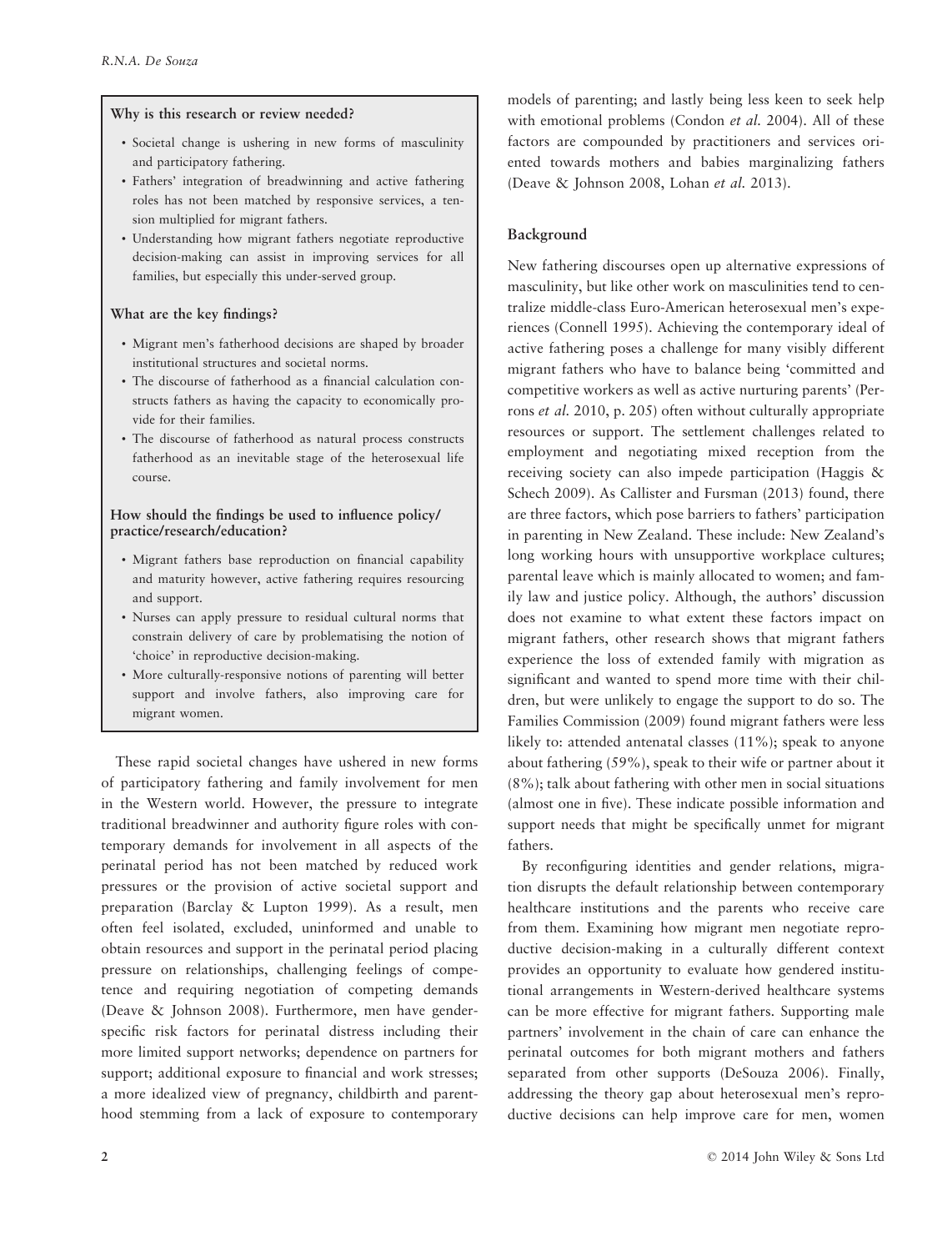and their families, by making available for critique and transformation the culturally specific assumptions of Western health institutions (Cleaver 2002, Demontigny & Demontigny 2013, DeSouza 2013, Lohan et al. 2013).

#### The study

### Aims

This study examined the discourses Indian and Chinese heterosexual migrant fathers drew on to describe their experience of new fatherhood in Aotearoa New Zealand. Informed by feminist poststructuralist theory and employing a discourse analytic approach, this study aims to condense and critically evaluate discourses used by participants to elaborate the institutional forces that construct migrant fatherhood, with a view to empowering nursing practitioners and healthcare institutions to serve migrant communities better. This article presents findings about decisionmaking about fathering; future papers will examine the fathers' experiences of the maternity health system.

#### Design

This qualitative study was conducted in 2009 and purposive sampling was used to recruit men through two community organizations. The inclusion criteria were for men who selfidentified as being Chinese and Indian and who had become fathers in Auckland, New Zealand in the previous year. Recruiters who were involved with each of the community organizations publicized the studies through email and invited potential participants to take part in the ethnic-specific focus groups, which were held at the same community venues.

#### Participants

New Zealand's migration policy since 1987 selectively targets migrants with financial means who enter the country through a focus on skills. Therefore, new migrants entering in this way rather than a humanitarian scheme would typically be professionals with financial capital. Eight Chinese and eight Indian men in heterosexual relationships were selected to take part in focus groups. They were aged between 29–34 years and had lived in the Auckland area for between 1 year and 5 years.

#### Data collection

Focus groups were used to collect data with a view to achieving theoretical, practical and therapeutic ends for all participants (Kitzinger 1994, Madriz 2000, Banks-Wallace & Parks 2001, Choudhry et al. 2002, McLafferty 2004, Colucci 2007, Culley et al. 2007, Krueger & Casey 2008, Brown et al. 2010). Methodologically, focus groups are compatible with discourse analysis, because spoken texts are viewed as emblematic of the discourses available in the social, cultural and historical context of the speakers (Gavey 1989, Wetherell et al. 2001, Willig 2003, Stevenson 2004, Traynor 2004, Crowe 2005). Practically, groups allowed access to large numbers of men, with potential therapeutic benefits for the participants. Participants were provided with petrol vouchers to acknowledge their time and contribution.

Facilitators were chosen to facilitate each group who matched the participants by gender and ethnicity and who were fathers, counsellors and experienced research and therapy group facilitators. A semi-structured interview schedule guided the group discussion. To ensure that the focus group interviewers were consistent in their interviewing technique, all attended training and used a semi-structured interview guide to ensure that key areas were addressed. I also met with the facilitators to reflect on and discuss the interview process. A note taker was also present. A schedule of open-ended questions structured the discussion and the focus group discussions were recorded and transcribed. In the case of the Chinese focus group, the group discussion was translated into English and verified by an independent translator. A debriefing session was completed with the research assistants after the research was completed.

#### Ethical considerations

All the fathers that took part in the study gave written, informed consent. They were assured of confidentiality and the right to withdraw from the study at any time. Approval was obtained from the University's Research Ethics Committee.

#### Data analysis

Once the speech in the focus group discussion was converted into written text, they were read with a view to identifying discourses of fathering, discursive practices and subject positions. Typically discourse analysis involves breaking apart texts into unique and contained discourses and attempting to identify speaking positions and relations of power (Parker & Bolton Discourse Network 1999). In the transcripts, I examined the subject positions and strategies used by the men as they negotiated their varying subjectivities as fathers in a new country.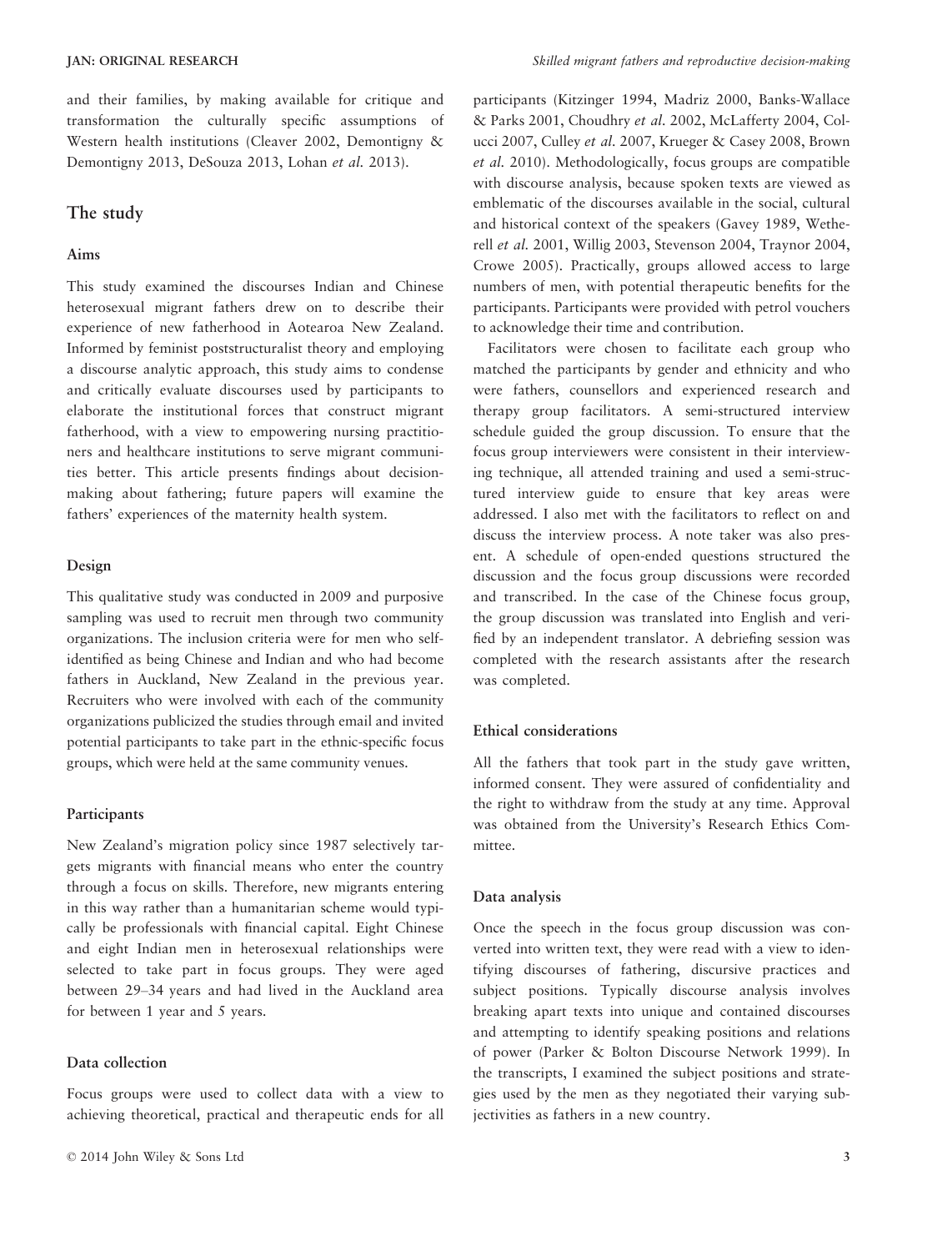#### Rigour

Texts that attempt to represent the processes and results of research deserve scrutiny, as data must be seen as credible and undistorted by ideology or unchecked subjectivity to be useful (Lather 1986). However, many criteria used to ensure rigour in quantitative and qualitative research are problematic when viewed through a poststructural lens (Peace 2003, Rossman et al. 2010). Furthermore, many readings are possible when discourse analytic approaches are used (Powers, 2001). Nairn (2003) proposes several ways for making a discourse analysis rigorous, which have guided this study. Firstly, prefacing the perspective or locations that shape ones analysis. I have an 'affective engagement' (Ginsburg & Rapp 1995, p. 12) with this work that goes beyond the textual. My research emerges from my reflexive investment in the social world that I share with the men who have experienced the health system as outsiders (to the dominant culture, to the professional culture of health professionals) and to the midwives and nurses that constitute my professional community. Nairn also notes the need to provide 'a clear analytic path'(p. 29) that can be scrutinized. Nairn proposes that this path should have three key components: a clear theoretical rationale, the inclusion of analysed data and connecting analyses with literature and research. Nairn concludes that analysis itself is a construction of the social world and therefore, validation by people who are engaged or have expertise in the area can be considered adequate if through the authority of the reading, the text is viewed as comprehensive and compelling. In addition to strategies that facilitate rigour in data analysis, reflexive processes that have been included in data collection include: ethnicity matching and the debriefing with facilitators.

# Findings

Skilled migrant fathers from China and India drew on two discourses to describe their reproductive decision-making. The first was fatherhood as a financial calculation and the second was fatherhood as 'natural' and inevitable.

#### Fatherhood as a financial calculation

Participants described fatherhood using the discourses of project planning, incorporating family planning and reproductive choice as a rational or calculated action informed by financial security.

The financial discourse constructs a good father as one with the capacity to economically provide for one's family:

Joseph: We can talk about the importance of being a father from several aspects. Traditionally a father is the main earner of family income. The whole family rely more on a father. Now the situation is different

Joseph speaks about fatherhood in a broad way, but focuses on the long-held idea of a father as a breadwinner. He takes seriously the idea of responsibility and being relied on, which appears individualized, but he notes that things are changing. He describes a traditional patriarchal definition of masculinity, where fathers have defined gender roles of economic responsibility.

Continuing the theme of tradition, Ivan locates his family in a Chinese cultural context more explicitly:

Ivan: I think it is very important. In the traditional Chinese culture we have to get married and start a career. After we get married we have many family responsibilities: for example, buying a house; paying the rent; a series of responsibilities follow this. After a baby is born you have to pay tuition fee for the child. I think it (the role of a father) is very important

Ivan identifies a developmental process in fathering that follows a pre-determined and coercive cultural script, where maturity is attained by being able to financially provide. The appropriate trajectory is to provide a materially 'secure' base for a child with an educational fulcrum. Ivan's excerpt shows how fatherhood is an expected phase in the heterosexual life course where becoming a father is a marker of adultness and maturity, a step towards fulfilling a normal life (Morison 2013).

This coercive cultural script has life-changing consequences for families, such as leading to the termination of a pregnancy:

Lincoln: We had our first baby in New Zealand. I came to New Zealand 4 years ago. When I was in China I felt the pressure was great so my wife aborted her first baby

What is this pressure and where does it come from? Who is imposing the pressure and what is the responsibility he is talking about? He continues:

Lincoln: Since I felt my pressure at that time was too great and I wasn't able to assume the responsibility of supporting a family we didn't give birth to our first child. Moreover, it is very expensive to deliver a baby in China. I think the advantage in New Zealand is the government gives you benefits after you have a child. This is quite good. Although it isn't so good but it isn't that bad. It is much better than no benefits, like in China. Before we had our first baby we also calculated according to the Chinese tradition when was the best time for my wife to get pregnant. I also asked my wife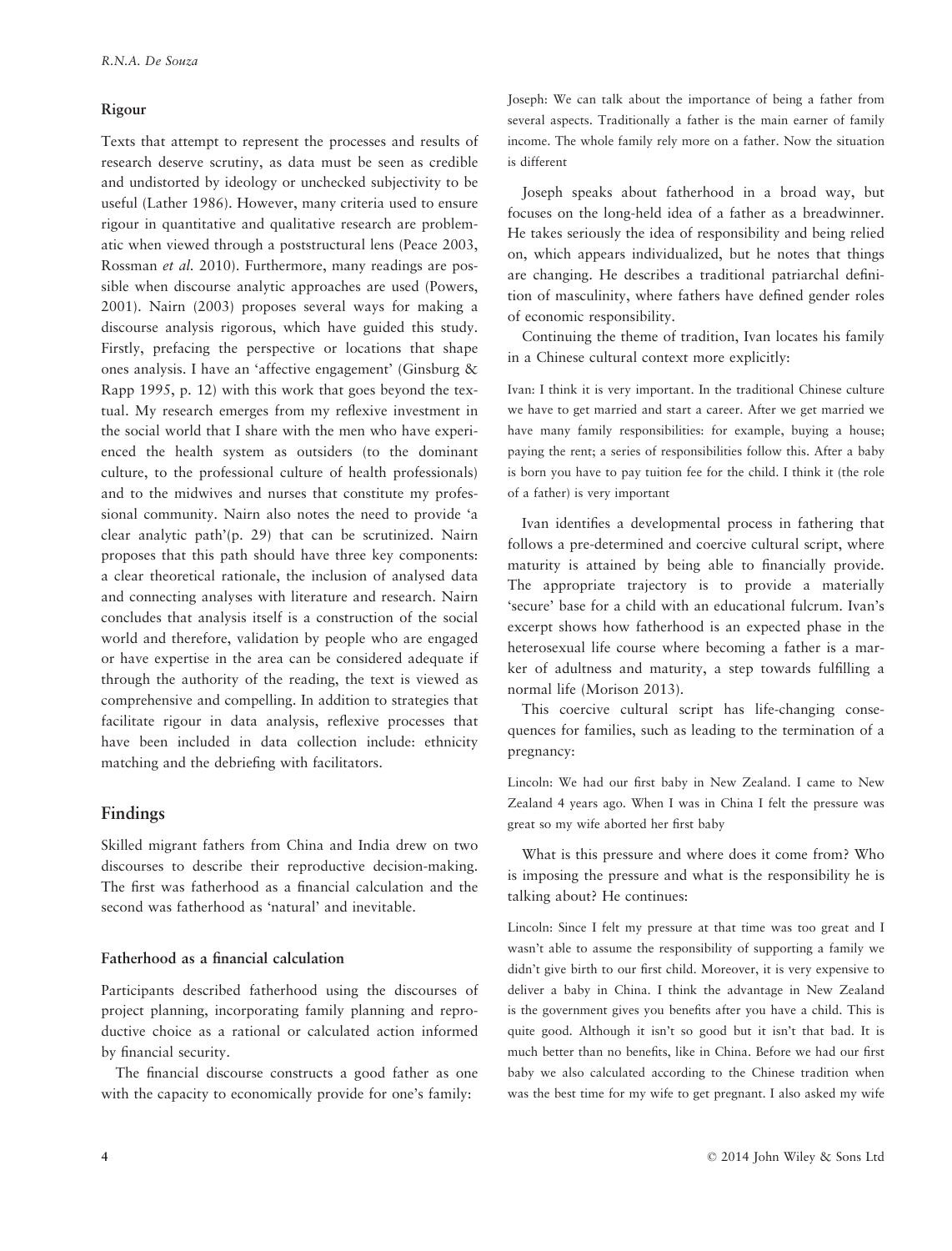to take nutrients and dietary supplements and had calculated when was the best time to give birth to the child

Lincoln positions himself as bearing individual responsibility for social pressure and unable to assume the responsibility of having a baby at the time, for financial or cultural reasons. Lincoln monitors his wife's diet and consults Chinese tradition, working to ensure his child is conceived and born at the 'best' time, although it isn't clear what 'best' means.

In the following excerpt, Partha talks about parenthood not as a choice but natural and expected:

Partha: I got married age of 27, so I said I wanted to have a baby within one and a half years, the reason is if you are 30 at the age of 30, if you have a boy as soon as he becomes at the age of 25 you are 55 so that the gap between the father and son grows bigger in terms of how you are thinking. And also at the age of [the] example I am giving you, is 27 and 30, 3 years difference, but if you count the years between when he is young, when he is having education in maybe Masters or so at University, at the same time you are thinking to retire. So the thing is in your retirement you want to be financially secure, at the same time he is studying. Financially...(inaudible) ...But I don't want to give him pressure to say 'Oh I want you to settle down..' Study properly, whatever he wants. I want to have retirement early, so I can spend more time with the family. At the age of 28 I should have a baby at least...

Like Lincoln, Partha's excerpt shows how fatherhood is a calculation where long term financial security and flexibility factor in reproductive decision-making. The discourse of father as provider is also juxtaposed with the desire to be father who is emotionally engaged, he wants to be connected across the generation gap, to be close to his child (who he assumes is a male) but not put 'pressure' on them. His planned projection of fatherhood into his would-be son's bright future shows how neoliberalism shapes the calculation of reproduction in terms of finance and rational productivity.

In the next excerpt Lincoln again frames fatherhood as a collaborative planned project requiring careful financial management to ensure that things are secure and everything is in place:

Lincoln: Why did I decide to have a child at that time? We lived together for 8 years before we got married. After we were married we migrated to New Zealand. Since we arrived here we have made a lot of preparations. We didn't have enough money. Then we opened a shop and made some money. After we made money we felt we were ready to a baby. It was at this time of last year we felt we were ready. We had bought a house and felt we were completely settled down. When everything was ready we decided to have a baby

The issue of readiness and parenthood as a question are also identified in Joseph's excerpt:

Joseph: I don't know how to put it. For many years I had been thinking about whether I should have a child or not. Generally speaking, I thought I should have a baby. I knew I would have a lot of responsibilities after I had a baby. I asked myself, 'Are you able to take good care of the child after he/she is born?' This isn't simply about keeping a baby alive. You have to take into account mental issues and character development of the child. So I had been putting off having a baby. We were married in 1990. We put it off till now. This child is a planned baby. We had calculated the date. My wife had worked for one year and it was time for us to have a child. When my wife knew she was pregnant she was very, very happy because she loves children and she loves to have many children

Joseph positions himself as a rational choice making subject, however, this choice appears in the context of obligation. He decides he 'should' because in the context of compulsory heterosexual reproduction it is what you do. Joseph takes the decision seriously: the baby isn't a pleasure or a delight for him as it is for his wife, it is an individual responsibility as a father to shape the child. Joseph interrogates himself for readiness and identifies the moral, emotional and character-development responsibilities that fathers need to take on in addition to being breadwinners. It is about doing things in the right order. Women are typically viewed as having primary responsibility for the cultural reproduction of the next generation, through the communication of cultural and family values. Men view themselves as the ones who define those values, although it is generally seen as women's responsibility to teach and enforce these values (Park 2006, Finn & Henwood 2009).

However, being prepared for childbirth financially and materially does not mean men are prepared emotionally as this excerpt shows:

Lincoln: The role of a father is quite important. But before I had babies I didn't know what it would be like to be a father. I didn't know what it was to be a father until I had a baby. Before we had a baby, the life of the couple, I mean I and my wife, were very good. But as I haven't become a father I didn't have any idea yet that I would have responsibilities after I had a baby. This is me

Lincoln's excerpt is interesting as it reflects the gap between his earlier financial readiness and the limits of preparation. Nothing can actually prepare you for fatherhood until you become a father. Lincoln's discussion also emphasizes patrilineality whereby having children contributes to his development as an adult and being a father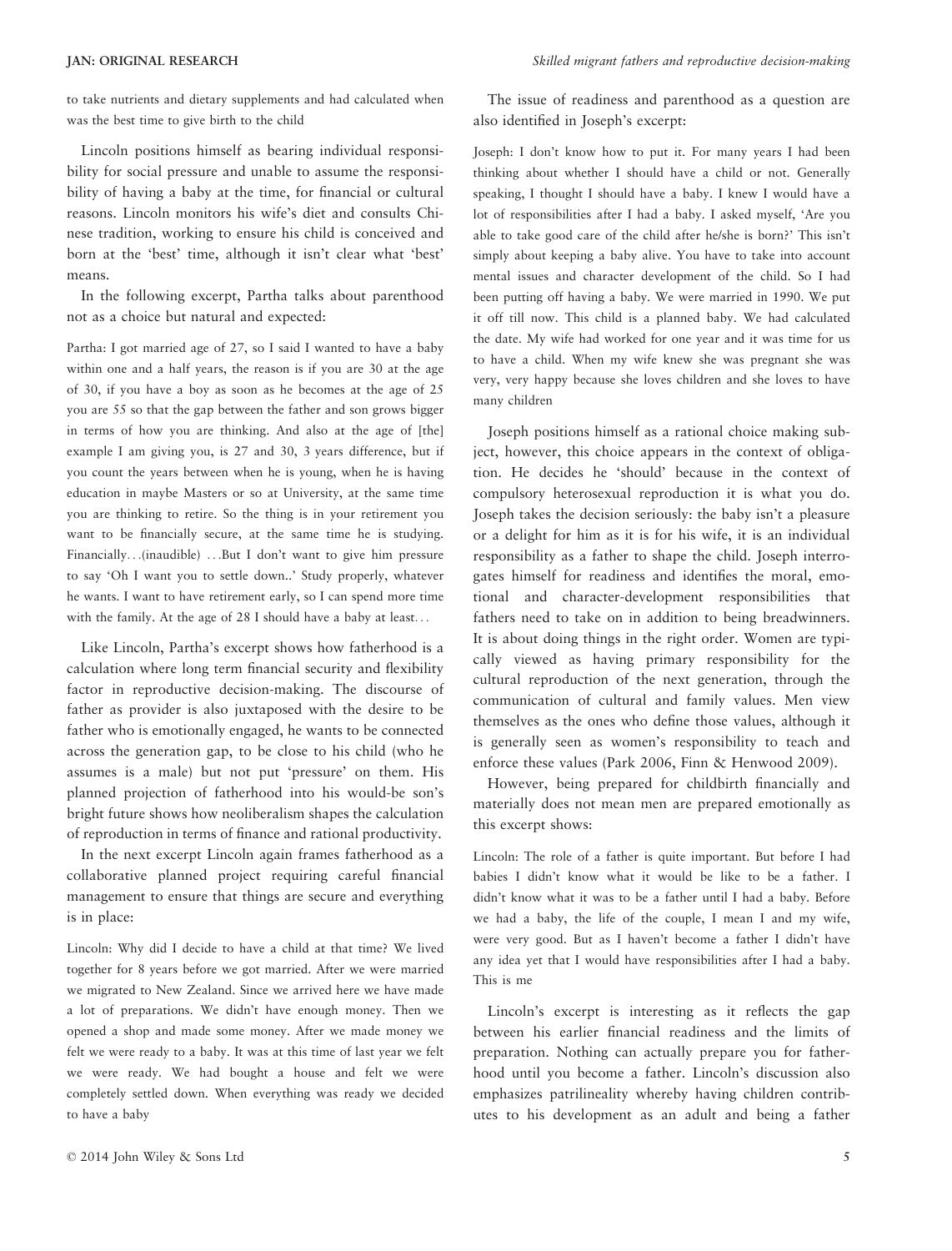#### R.N.A. De Souza

makes him able to contribute to his child's development (Datta 2007). Being 'ready' or mature enough to be a parent is echoed in other research (Bertilsdotter Rosqvist & Lövgren 2013).

Several men experienced this sense of continuity and history, as they become biological fathers:

Ajay: We haven't seen our childhood. So, like when we have a baby, a little girl a little boy, at least we can see our childhood how, like, we were when we were born. Our father mother are telling us you are doing like this, you are doing like this, but after a baby we can see how we were

Fatherhood connects men to the past and the future, inculcates a sense of responsibility for the next generation and provides an opportunity to examine their own childhoods (Park 2006). However, for Ajay, there's also a desire to ensure that the family being created is complete:

Ajay: If you have a girl and boy then you feel more complete, because girl means like you...feel that part of your what you call responsibility...girl at home...both the roles...100%...each and every role of your life

Paternal planning extends to the gender balance of the family, with sons and daughters having culturally defined roles that should be balanced for completeness.

Parents mediated many participants' reproductive decision-making. This Indian participant identifies parental and cultural pressures of reproductive continuity, which led him to decide it was the 'right time':

Murali: Me and my wife were married in 2004, then in 2005 we came over here and like after 2 years my parents like they were saying you should plan your family. But we were aware at what point we want our child...Still they were pressurising us...And suddenly what happened, my wife, she got redundancy from her job and then I thought like this is the time ... and I don't want you to work during the pregnancy so that's why we decided now we will go for a baby and then we planned accordingly...Everything was OK in the end

The excerpt shows that rather than family planning being a private matter discussed with their partners, many participants were also obliged to consider the desires of their parents in their reproductive decision- making. In this case, the family and cultural pressure to reproduce combined with a changed financial status for his wife, leading him to decide it was the right time. As with earlier participants, he separates production and reproduction, framing the maternal body as vulnerable, while also positioning himself as provider, breadwinner and protector.

Cultural and family pressures in terms of gender preference of sons over daughters also shape reproductive decision-making:

Ivan: For traditional Chinese families a boy is still preferred. This is very important, for the purpose of producing a male heir to carry on the family line. In my own family I have an elder brother and a younger sister. My sister has two daughters and my brother also has a daughter. So for my father he really hopes he could have a grandson. This would make him satisfied

Ivan's excerpt shows how father's fathers can be sources of pressure to have male children. Having a son has social implications for inheritance and continuing the family name or bloodline. Sons also play culturally specific roles in taking care of parents, whereas girls marry into other families (Puri et al. 2011).

Naresh's reproductive decision- making took into account the need for his daughter to have a sibling in the absence of extended family:

Naresh: For me, we were planning. The reason being, since we are out of India, we don't have anybody at home to take care of the kids. The reason we decided like for the daughter like she'll have some company in home of her age. That's why we wanted to have a baby in here. For us also it's very, everything is so smooth. She's also happy. She has got some activity at home. If she is on her own, then she will look around or she will just do some naughty things. But because everyone's pretty busy in their life you can't depend on your neighbour also...So we have a couple of Indian neighbours but still like, because of modern life it is difficult...OK. For her at least we need to try

Having a second child was influenced by a desire to meet the social needs of the elder child – who might misbehave in the absence of a sibling – in a nuclear family context with two working parents, where even other Indians could not be expected to assist with childcare.

Typically, the idea of 'choosing' when to have a baby assumes a rational unified subject, who makes conscious decisions which enable self-actualization and success (Lupton 1995). However, the self-mastery implied in restraining impulses and bodily processes to carefully manage conception, disguises how reproductive decision-making is also shaped by societally accepted scripts about financial independence and extended family pressure.

### Fatherhood as natural process

The second discourse identified in the participants' talk was the 'naturalness' or inevitability of parenthood as being central to the heterosexual life course where being pregnant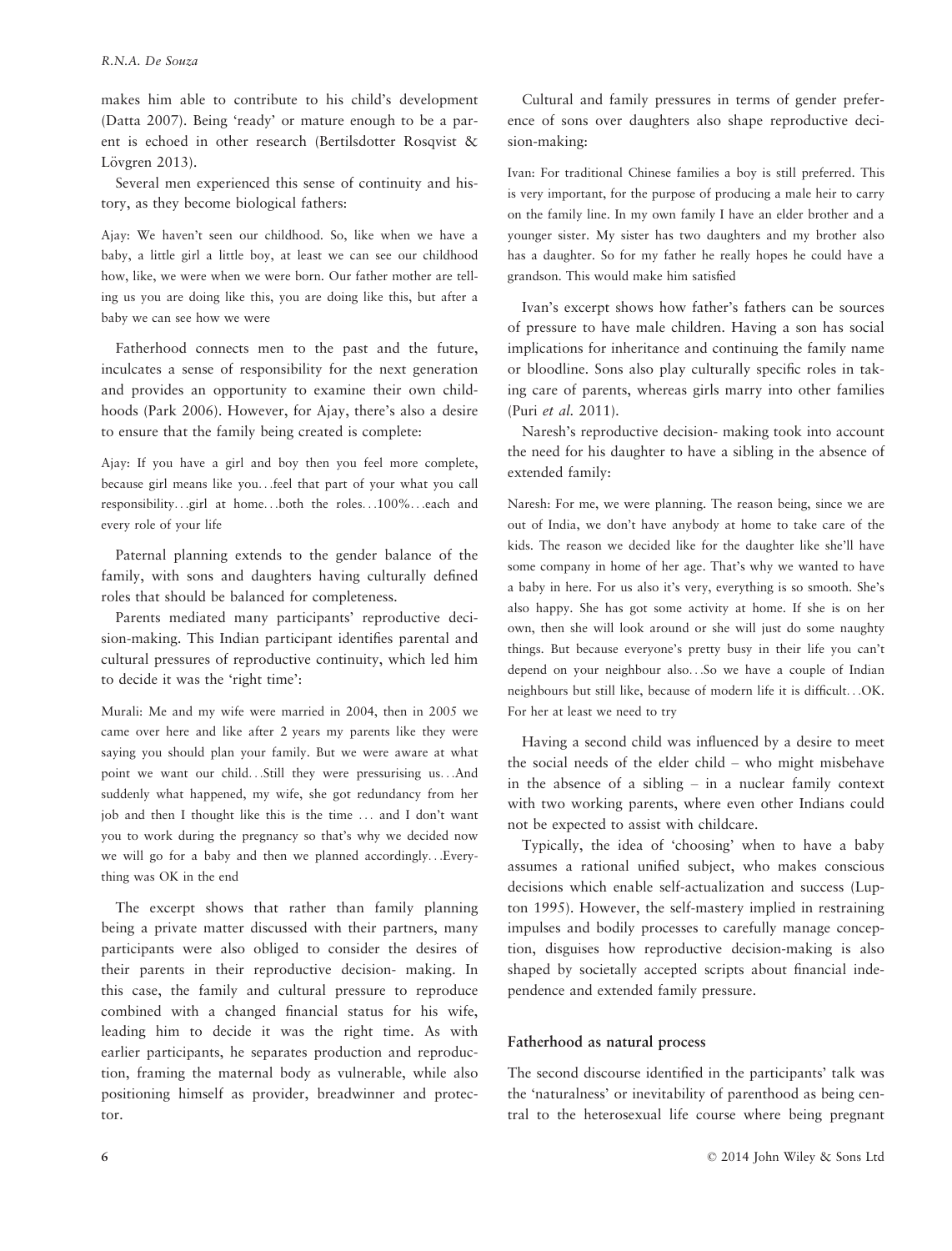'just happened'. Parenthood was viewed as inevitable, spontaneous and automatic as a prescribed stage of the heterosexual life course and an essential feature of being a mature adult (Morison 2013).

In the first excerpt, Parikshit freely admits that the pregnancy was unplanned rather than chosen:

Parikshit: And in my case I realized I never planned my parenthood because it happened. And then once I got this message and then I, sudden realization you know, that everything is not in our control. You know, you plan and you do some set of activities that you like to and then I used to tell my wife OK, let's settle down and then we'll plan. You know, really nature has its own control over every human being. It does its job

He contrasts planning with nature, as biological. Parenthood is implicitly presented as a natural consequence of being a (heterosexual) human. This disclosure in a group context is unusual as it exposes him to being viewed as failing to be mature, responsible and rational given that typically an unplanned pregnancy is seen as reflective of being a bad citizen (Morison 2013).

The following excerpt similarly positions conception as something that just happened:

Alistair: I have two kids so I want to share my experience first. When my wife became pregnant with the first baby she was very happy because both of us were quite old and we got married late. Most of our classmates had a child earlier than us so we were quite happy when my wife got pregnant

Alistair states his authority to speak as the father of two children. By using the word 'became' he refers to a passive process, automatic reproduction. There is an expected cultural timeline for procreation and they caught up with everyone else, because they were behind. In the context of procreative heteronormativity, childbearing (as biological reproduction) can occur spontaneously and be left to chance.

In contrast with the previous participants who were pragmatic about their unplanned pregnancy, Farid and his wife felt unprepared and stressed:

Farid: When we had the second child in New Zealand the feeling wasn't that good. This is because we just arrived in New Zealand and our English was still poor. Moreover, we were pressed by family life, job hunting and finance. The second child wasn't a planned baby. That's to say my wife got pregnant naturally. It wasn't a planned pregnancy. Since my wife got pregnant we found we have had a lot of pressure mentally and psychologically because we were not familiar with the environment at that time, our English was still poor and we still had problems to communicate with our GP and obstetricians, though the welfare here is very good. This is what I felt

Farid's excerpt reflects how having a baby requires having certain material resources and kinds of cultural capital. There is an ostensibly right time to have a baby (when you are a migrant) which requires being financially secure, employed, familiar with the environment and a competent communicator. He invokes norms that reflect the recognized and acceptable routes through which parents should have a child.

#### Discussion

This study shows how migrant men negotiate reproductive decision-making in New Zealand in the context of changing paradigms of fatherhood. It adds to a growing body of knowledge about fathering in New Zealand (Gage et al. 2009) and about how migrant men produce masculine identities in English-speaking nations more generally (Tautolo et al. 2009, Kilkey et al. 2014). Other work has shown how fathers are discursively produced through societal discourses, which shape how they orient themselves to families, children and others (Marsiglio et al. 2013). In this research, two dominant discourses emerged with regard to reproductive decision-making. The first was fatherhood as a planned project and the second was fatherhood as a natural process, both of which highlight how family planning is more than a private intimate matter, but is shaped through broader institutional structures and societal norms.

The 'willed' pregnancy is the dominant procreative ideology of liberal states (Wall 2001). Planning and controlling one's fertility to have a baby is proof of one's status as a responsible and free citizen. The migrant fathers in this study positioned themselves as neoliberal people who were hyper-responsible and choice making. Financial readiness as criteria for reproductive decision-making meant that liberal assumptions of choice and control were invoked and selfmastery and regulation of the intimacies of conception made pregnancy a planned project.

Fathers in this study viewed parenting in stereotypically gendered ways, framing the maternal body as vulnerable and positioning themselves as breadwinners, moral guardians and protectors. Fathers saw their role as disciplined individuals as the locus of control in reproductive matters. Their planning was strategic and lifelong, evocative of neoliberal rationality but also reflecting dominant discourses of hegemonic masculinity, which construct the father as authoritarian and provider (Connell 1995, Barclay & Lupton 1999, Este & Tachble 2009). This separation of production and reproduction reflects a gender binary that is a continuing legacy of the Fordist model of family life with male breadwinner and full-time mother (Weeks 2011) that also reinforces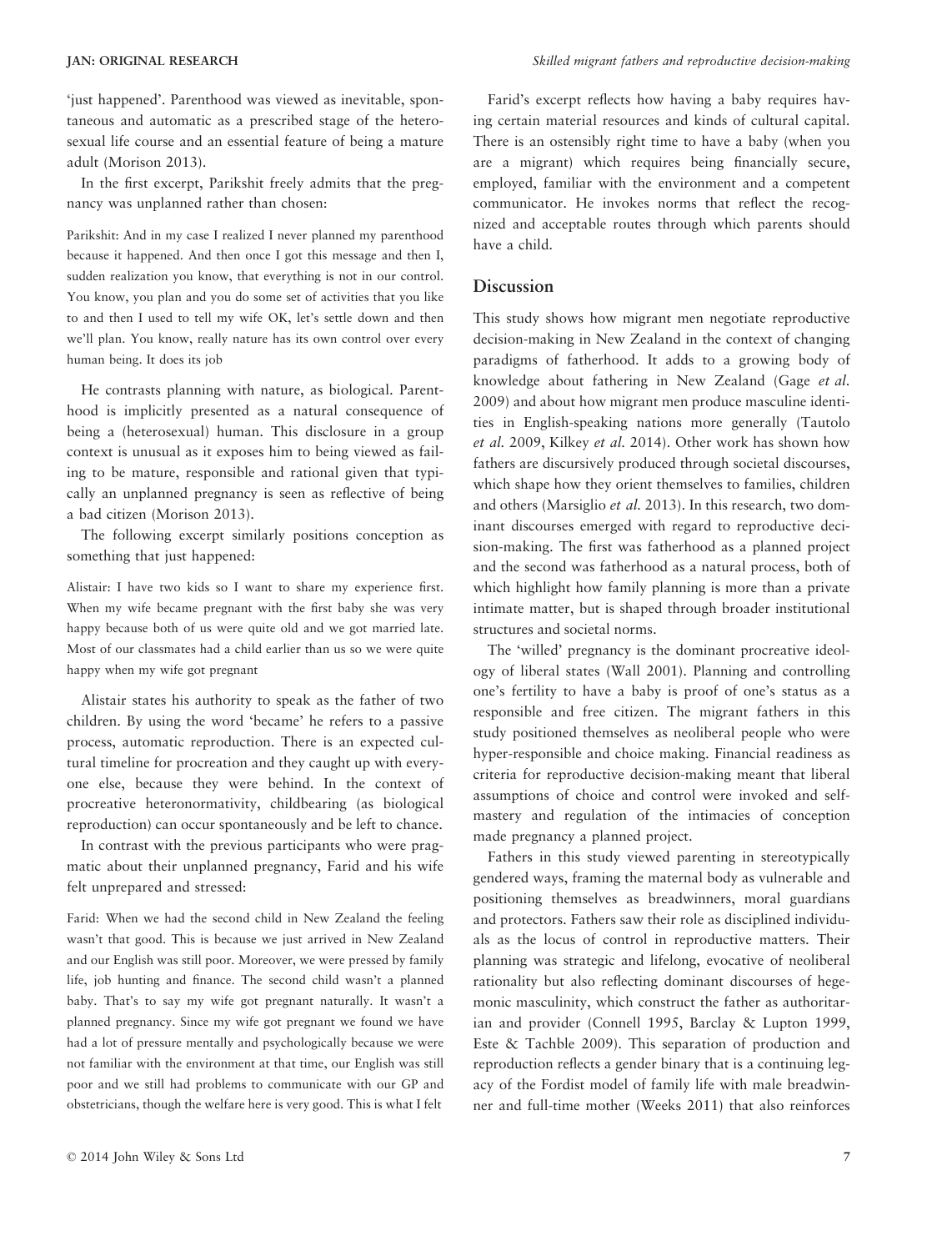patriarchal masculinity (White 2006, Datta 2007). For migrants, the compelling forces of acculturation and the growing financialization of private life requiring two-wages could challenge these gender binaries (Walsh 2011).

#### Limitations

The fathers who took part, were upper-middle-class migrants who entered New Zealand through the skills category and had access to financial and professional resources. They were self-selected and actively engaged in community organizations, so represent a unique sample. The focus of this research, however, was not to provide a statistically significant sampling of the migrant father population, but to describe the structure of discourses employed by the participants and to link this to other qualitative research. As always in discourse analysis, how people talk about their reproductive decision-making does not necessarily reflect how they behaved and so further research is needed to understand how the behaviour of migrant fathers relates to their description of the fathering process and to examine institutional factors that enhance migrant fathers participation in the perinatal period.

# Conclusion

The key implication for nurses of this research centres on the concept of 'choices' made by migrant families. For nurses to provide more supportive care, they need to problematize the notion of choice in the context of broader economic relations into which migrant men are inserted in white-settler societies. The expectation that migrant men combine breadwinning with active fathering can pose pressures on families that are exacerbated by gendered institutional arrangements. The default hetero-normative family form of the male breadwinner/female caregiver nuclear family form is reflected in migrant fathers' discourses, but their speech also indicates a different relation to the nuclear family, potentially leading to new practices, identities and meanings of fatherhood. Many participants in accounting for their reproductive decisionmaking appeared to be making 'choices' in hetero-normative, patriarchal and neoliberal frameworks to reproduce as an expected phase of the heterosexual life course. The 'choices' made by migrant fathers to base reproduction on financial capability furthers state goals of making individuals responsible for themselves and assumes that active fathering can be engaged in without resourcing or support. Nurses are placed at the primary interface to provide reproductive information and support for migrant families. Nurses need to consider how the culturally specific gender and class-focused norms of their institutions might prevent/exclude migrant fathers from being able to achieve the norms of active fathering in the absence of broader familial support and familiarity with local support systems. To that end, nurses can work to enhance migrant fathers' involvement and capability and provide fathers with knowledge and support, which will ultimately enable migrant families to flourish.

## Acknowledgements

I am grateful to the 16 migrant fathers who gave their time and insights to this project. Many thanks to my dear friends and colleagues who assisted with the focus group logistics and data collection: Lingappa Kalburgi, Anil Thapaliyal, John Wong and David Cooke.

# Funding

The project was funded by an AUT University–National Institute for Public Health and Mental Health Research seeding grant.

# Conflict of interest

No conflict of interest has been declared by the author.

# Author contributions

All authors have agreed on the final version and meet at least one of the following criteria [recommended by the ICMJE (http://www.icmje.org/ethical\_1author.html)]:

- substantial contributions to conception and design, acquisition of data, or analysis and interpretation of data;
- drafting the article or revising it critically for important intellectual content.

### References

- Archer L. (2001) 'Muslim brothers, black lads, traditional Asians': British Muslim young men's constructions of race, religion and masculinity. Feminism & Psychology 11, 79-105.
- Banks-Wallace J. & Parks L. (2001) 'So that our souls don't get damaged': the impact of racism on maternal thinking and practice related to the protection of daughters. Issues in Mental Health Nursing 22, 77–98.
- Barclay L. & Lupton D. (1999) The experiences of new fatherhood: a socio-cultural analysis. Journal of Advanced Nursing 29, 1013–1020.
- Bertilsdotter Rosqvist H. & Lövgren V. (2013) Doing adulthood through parenthood: notions of parenthood among people with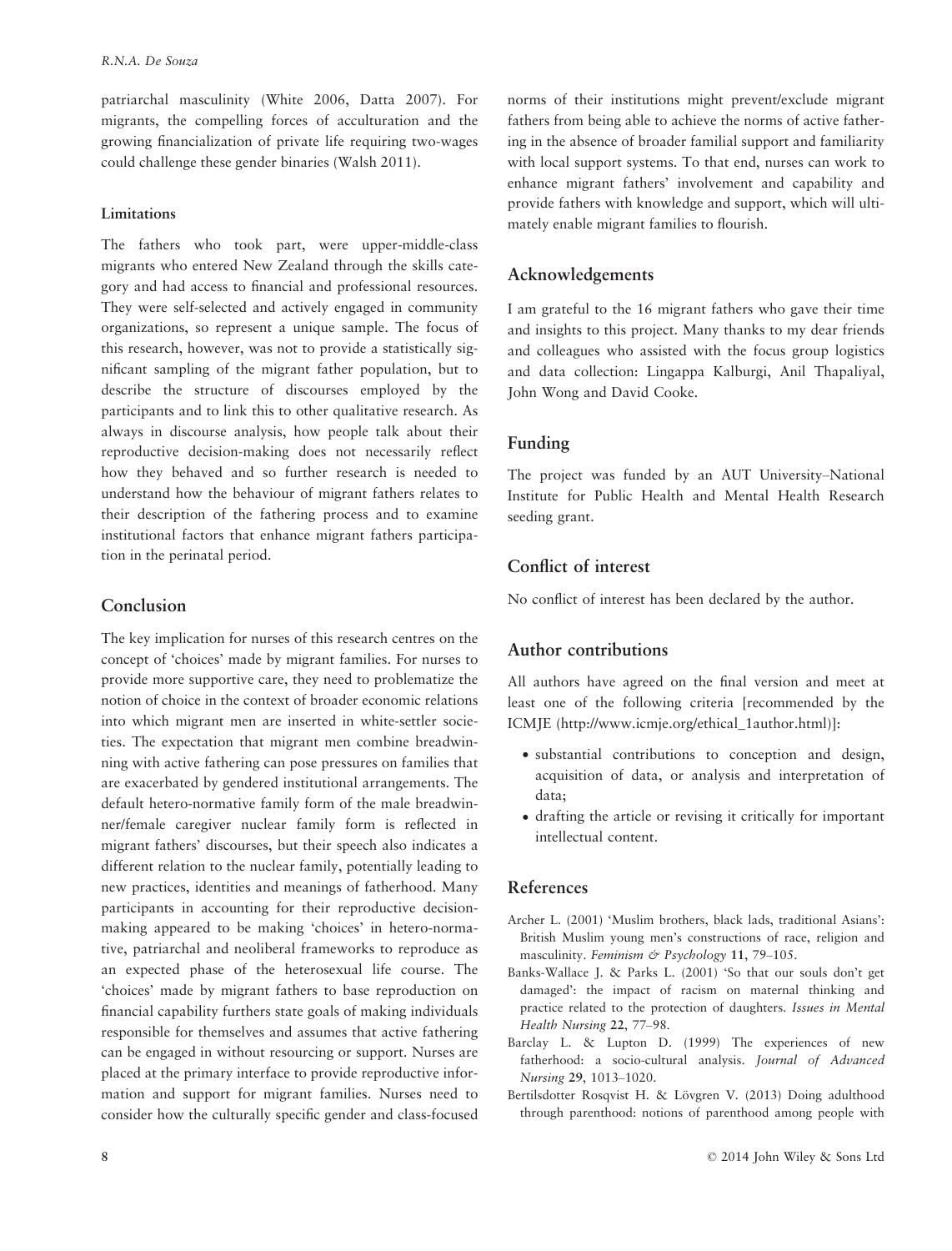cognitive disabilities. ALTER-European Journal of Disability Research/Revue Européenne de Recherche sur le Handicap 7, 56–68.

- Brown E., Carroll J., Fogarty C. & Holt C. (2010) 'They get a C-section... they gonna die': somali women's fears of obstetrical interventions in the United States. Journal of Transcultural Nursing 21, 220–227.
- Callister P. & Fursman L. (2013) Father involvement: New Zealand. In Father Involvement in Young Children's Lives: A Global Analysis (Pattnaik J., ed.), Springer, New York, pp. 225–240.
- Choudhry U.K., Jandu S., Mahal J., Singh R., Sohi-Pabla H. & Mutta B. (2002) Health promotion and participatory action research with South Asian women. Journal of Nursing Scholarship 34, 75–81.
- Cleaver F. (2002) Men and masculinities: New directions in gender and development. In Masculinities Matter!: Men, Gender and Development (Cleaver F., ed.), Zed Books, London, pp.  $1 - 18$
- Colucci E. (2007) 'Focus groups can be fun': the use of activityoriented questions in focus group discussions. Qualitative Health Research 17, 1422–1433.
- Condon J.T., Boyce P. & Corkindale C.J. (2004) The First-Time Fathers Study: a prospective study of the mental health and wellbeing of men during the transition to parenthood. Australian and New Zealand Journal of Psychiatry 38, 56–64.
- Connell R.W. (1995) Masculinities. University of California Press, Berkeley.
- Crowe M. (2005) Discourse analysis: towards an understanding of its place in nursing. Journal of Advanced Nursing 51, 55–63.
- Culley L., Hudson N. & Rapport F. (2007) Using focus groups with minority ethnic communities: researching infertility in British South Asian communities. Qualitative Health Research 17, 102–112.
- Datta K. (2007) 'In the eyes of a child, a father is everything': changing constructions of fatherhood in urban Botswana? Women's Studies International Forum 30, 97–113.
- Deave T. & Johnson D. (2008) The transition to parenthood: what does it mean for fathers? Journal of Advanced Nursing 63, 626– 633.
- Demontigny G.P. & Demontigny F. (2013) Conceiving a first child: fathers' perceptions of contributing elements to their decision. Journal of Reproductive and Infant Psychology 31, 274–284.
- DeSouza R. (2006) New Spaces and Possibilities: The Adjustment to Parenthood for New Migrant Mothers. The New Zealand Families Commission, Wellington, New Zealand.
- DeSouza R. (2013) Regulating migrant maternity: nursing and midwifery's emancipatory aims and assimilatory practices. Nursing Inquiry 20, 293–304.
- Draper J. (2003) Men's passage to fatherhood: an analysis of the contemporary relevance of transition theory. Nursing Inquiry 10, 66–78.
- Este D.C. & Tachble A.A. (2009) The perceptions and experiences of Russian immigrant and Sudanese refugee men as fathers in an urban center in Canada. The Annals of the American Academy of Political and Social Science 624, 139–155.
- Finn M. & Henwood K. (2009) Exploring masculinities within men's identificatory imaginings of first-time fatherhood. British Journal of Social Psychology 48, 547–562.
- Gage J.D., Kirk R. & Hornblow A. (2009) Heart and Head: Explanation of the Meaning of Fatherhood. New Zealand Families Commission, Wellington.
- Gavey N. (1989) Feminist postructuralism and discourse analysis: contributions to a feminist psychology. Psychology of Women Quarterly 13, 459–475.
- Ginsburg F.D. & Rapp R. (1995) Conceiving the New World Order: The Global Politics of Reproduction. University of California Press, Berkeley.
- Haggis J. & Schech S.B. (2009) Migrants, masculinities and work in the Australian national imaginary. In Migrant Men: Critical Studies of Masculinities and the Migration Experience (Howson R., Pease B., Hibbins R. & Donaldson M., eds), Routledge, New York, pp. 60–76.
- Hays S. (1998) The Cultural Contradictions of Motherhood. Yale University Press, New Haven.
- Kilkey M., Plomien A. & Perrons D. (2014) Migrant men's fathering narratives, practices and projects in national and transnational spaces: recent Polish male migrants to London. International Migration 52, 178–191. doi:10.1111/ imig.12046.
- Kitzinger J. (1994) The methodology of Focus Groups: the importance of interaction between research participants. Sociology of Health and Illness 16, 103–121.
- Krueger R. & Casey M. (2008) Focus Groups: A Practical Guide for Applied Research. Sage, London.
- Lather P. (1986) Issues of validity in openly ideological research: between a rock and a soft place. Interchange 17, 63–84.
- Lohan M., Olivari M.G., Corkindale C., Milani L., Confalonieri E., Cruise S., O'Halloran P., Alderdice F. & Hyde A. (2013) Adolescent men's pregnancy resolution choices in relation to an unintended pregnancy: a comparative analysis of adolescent men in three countries. Journal of Family Issues 34, 1037– 1058.
- Lupton D. (1995) The Imperative of Health: Public Health and the Regulated Body. Sage Publications, London.
- Madriz E. (2000) Focus groups in feminist research. In Handbook of Qualitative Research, 2nd edn (Denzin N.K. & Lincoln Y.S., eds), Sage, Thousand Oaks, CA, pp. 835–851.
- Marsiglio W., Lohan M. & Culley L. (2013) Framing men's experience in the procreative realm. Journal of Family Issues 34, 1011–1036.
- McLafferty I. (2004) Focus group interviews as a data collecting strategy. Journal of Advanced Nursing 48, 187–194.
- Morison T. (2013) Heterosexual men and parenthood decision making in South Africa: attending to the invisible norm. Journal of Family Issues 34, 1125–1144.
- Nairn R.G.R. (2003) Madness, media & mental illness: A social constructionist approach. Unpublished Doctoral thesis, University of Auckland, Auckland.
- Park S.M. (2006) Adoptive maternal bodies: a queer paradigm for rethinking mothering? Hypatia 21, 201–226.
- Parker I. & Bolton Discourse Network (1999) Critical Textwork : An Introduction to Varieties of Discourse and Analysis. Open University Press, Buckingham.
- Peace P. (2003) Balancing power: the discursive maintenance of gender inequality by wo/men at University. Feminism Psychology 13, 159–180.